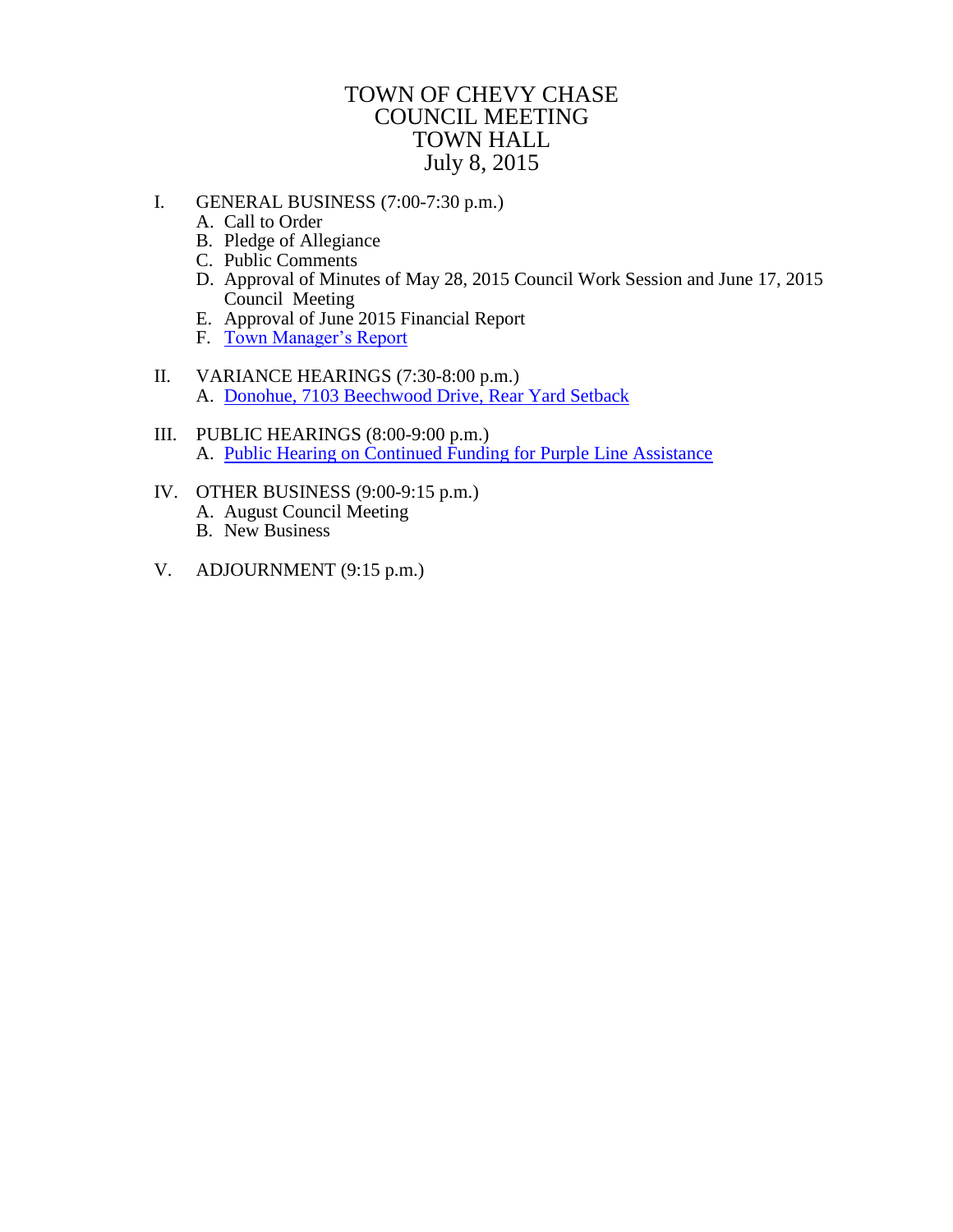# <span id="page-1-0"></span>MEMORANDUM I-F

| <b>Town Council</b>        |
|----------------------------|
| Todd Hoffman, Town Manager |
| Town Manager's Report      |
| July 8, 2015               |
|                            |

This report highlights many of the initiatives undertaken by Town staff over the past month. In the interest of brevity, I have not included ongoing staff functions. Please let me know if you have any questions or need additional information.

### **Council/Committee/Board Assistance:**

- Attended Planning Board hearing on Bethesda Downtown Plan.
- Worked with Public Services Committee and traffic engineer on West Avenue traffic plan.
- Worked with Community Relations Committee and Climate & Environment Committee on special events.

### **Special Projects:**

- Issued suspension notice to BIR for PL professional assistance.
- Continued working on revisions to Town's Water Drainage Ordinance.
- Finalized Town's landscaping services RFP for issuance in July.
- Coordinated with PEPCO on installation of new street lights.
- Continued working on East-West Highway lighting project.
- Continued implementation of street signage upgrade and replacement project.
- Participated in MML conference call re. Wynne decision.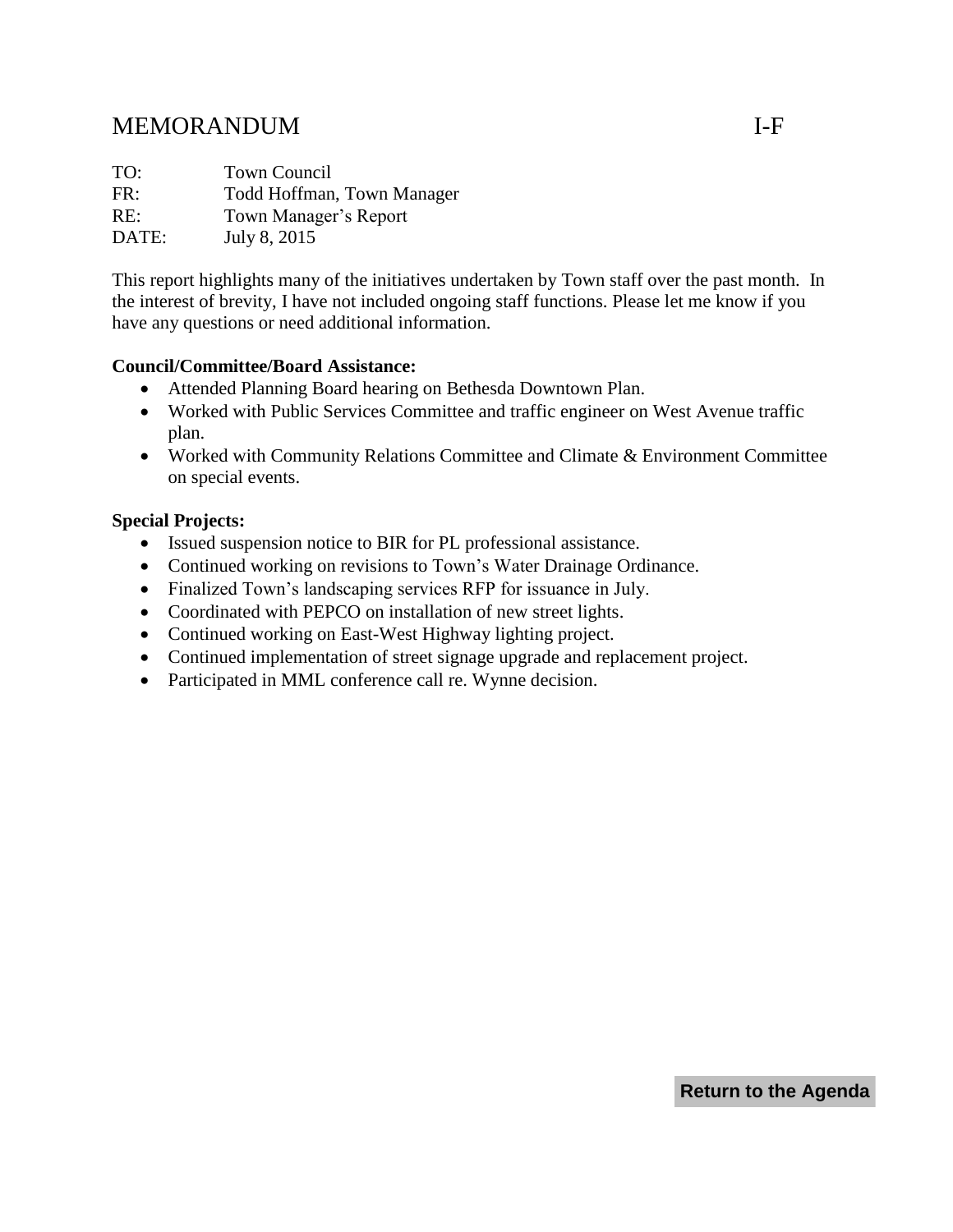## <span id="page-2-0"></span>STAFF REPORT II-A

| TO:   | Town Council                                     |
|-------|--------------------------------------------------|
| FR:   | Todd Hoffman, Town Manager                       |
| RE:   | 7103 Beechwood Drive, Rear Yard Setback Variance |
| DATE: | July 8, 2015                                     |

#### **Variance Requested:**

Richard Donohue, 7103 Beechwood Drive, is planning to construct an addition to his existing home. The project requires variances as follows:

- The plans include a new screened porch. A corner of the screened porch projects 2.9 feet into the required 30.2 foot rear yard setback. Town building regulations do not allow a screened porch to project into a rear yard setback; therefore, a variance of 2.9 feet is required. The area of the screened porch that requires a variance measures approximately 8.7 square feet.
- The plans include an uncovered deck. A corner of the deck projects 14.5 feet into the required 30.2 foot rear yard setback. Town building regulations allow a deck to project not more than 9 feet into a rear yard setback; therefore, a variance of 5.5 feet is required. The portion of the deck that requires a variance measures approximately 30.3 square feet.

### **Background:**

As of June 30, the Town has not received any correspondence about the variance request. Any comments received by the Town will be provided to the Council at the public hearing.

*Staff note: The following assertions summarize materials provided by the applicant in support of the variance request. Their inclusion in the Staff Report does not intend to convey staff support for the approval or denial of the variance request. The applicant should indicate to the Council if any arguments have been misrepresented. Council should consider the entire record in considering the variance request.*

### **Applicant Claims for the Variance Request:**

- 1. The variance is requested because the lot is unusually shaped. There is a large difference in the length of the two side property lines. The calculated rear yard setback line is less than three feet from the former rear of the original house and cuts through an addition built prior to the current regulations. It leaves only a small triangle of space available for an addition.
- 2. Approval of the variance is requested because conforming to the Town's building ordinance is impractical. It is impractical to extend into the usable triangle because it will cost extra to not use the existing deck structure to support the new screened porch. Being able to maintain rectangular shapes will be more consistent with the traditional design of the house.
- 3. The proposed addition will not be detrimental to the use and enjoyment of neighboring properties. The scope of the addition is quite modest. It will not extend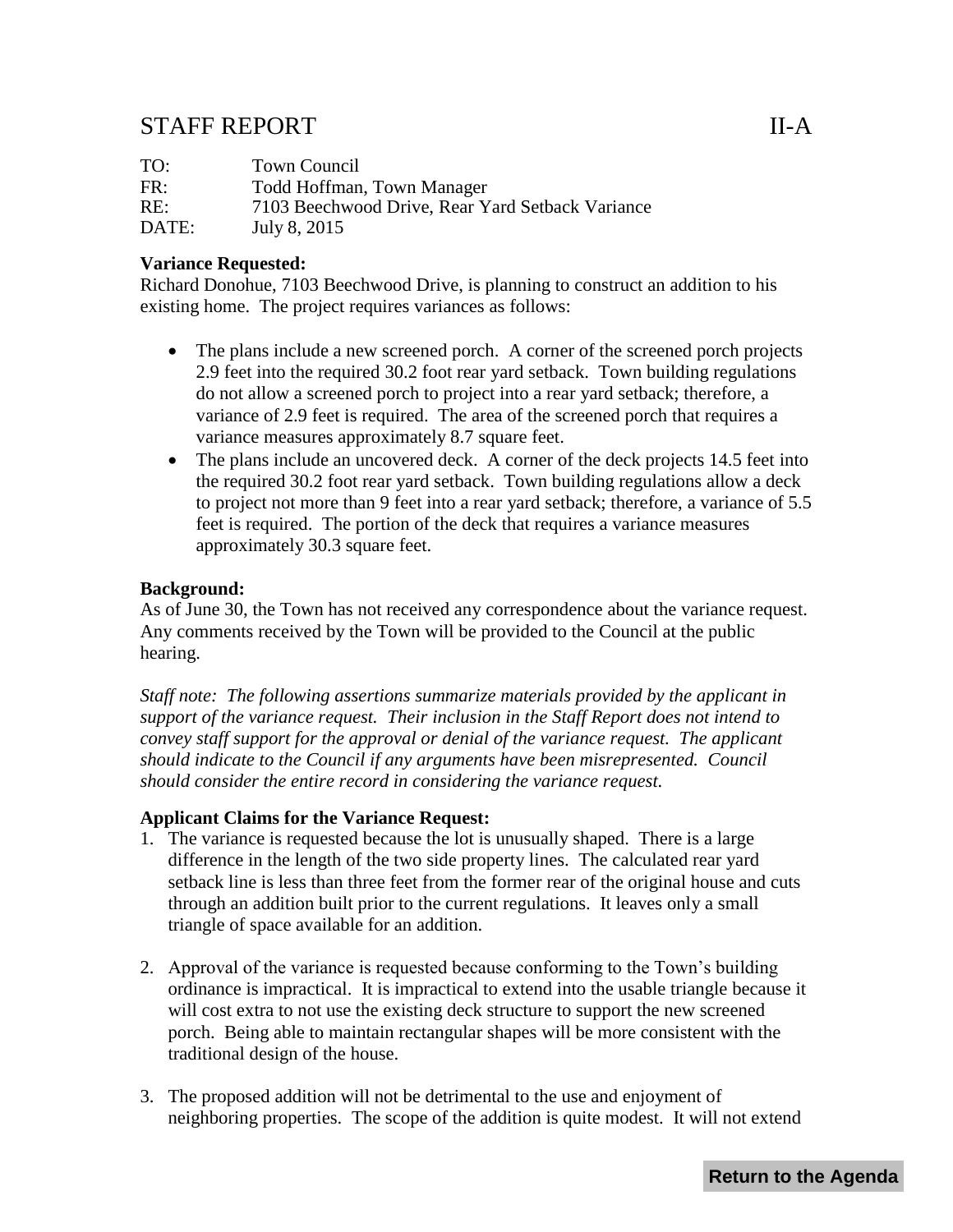further off the back of the house than current features. It will be consistent with other properties in the same block.

- 4. The request is the minimum necessary to overcome the exceptional condition that is causing the hardship. The requested encroachments are small and needed to make the design feasible and be attractive on the traditionally styled house.
- 5. The proposed addition does not impair the general plan of the Town. The scope of the additions is modest. The applicants are trying to improve an outdated kitchen and provide reasonable outdoor spaces typical of the neighborhood. This could be easily accomplished within the Town's requirements if not for the unusual shape of the property.